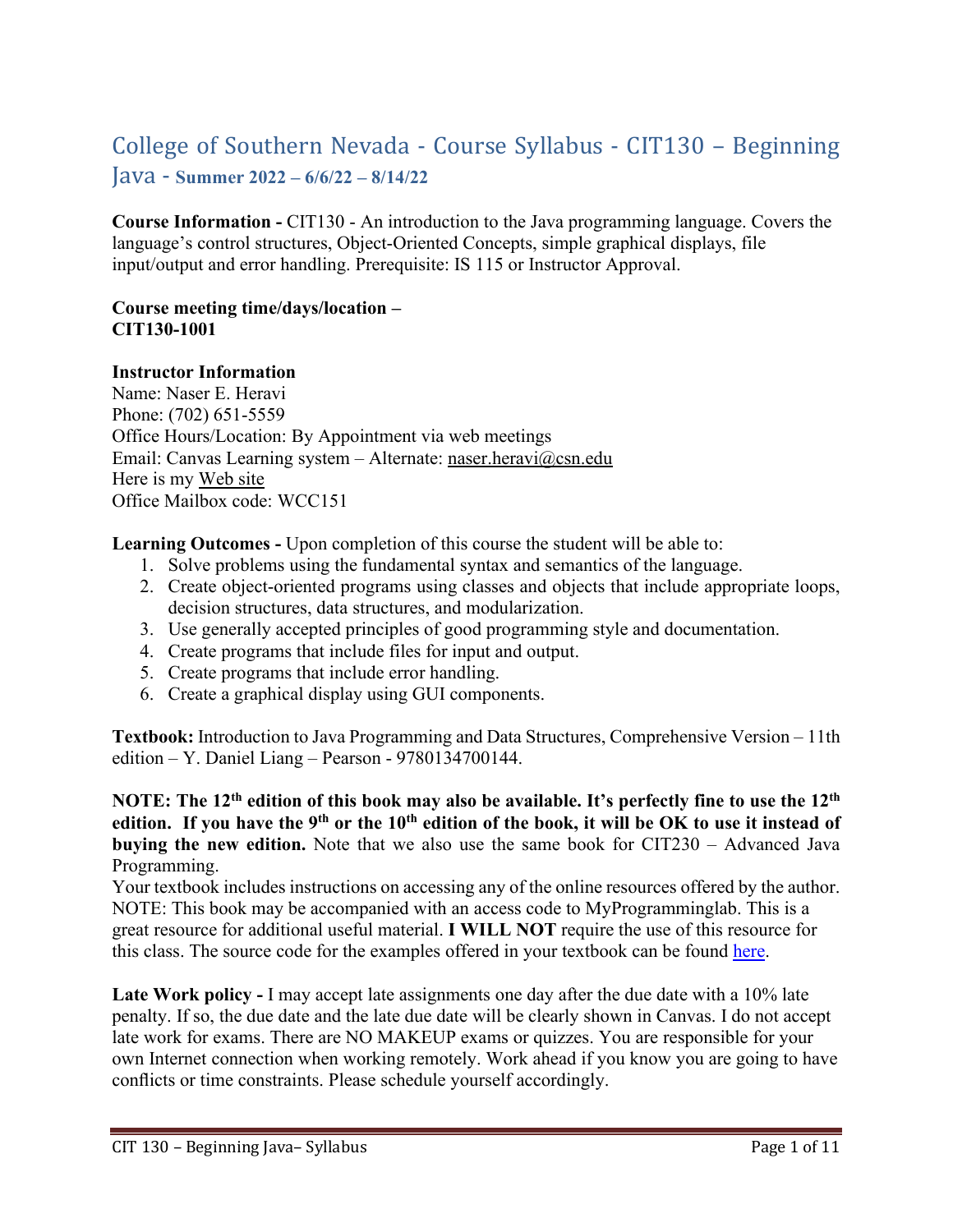**Method of Evaluation -** Grades are based on exams, graded discussions, and projects assigned throughout the semester. All assignments will be submitted via the Canvas assignment dropbox. Detailed instructions will be provided in the text of the requirements for each of the assignments**.**  If Canvas email system fails and you must use a different system to submit your assignments, send your assignment files to my alternate email address. All exams are delivered through the Canvas system. All exams will have strict time limits and detailed information will be provided at least a week before the date of the exam.

**Grade determination -** Your grade is based 2 exams, graded discussions, and programming assignments.

Midterm Exam -20% Final Exam - 20% Graded Discussions & Assignments - 60%

All exams may include True/False, Multiple-choice, short answers, and essay type questions. Full details will be provided a week before the start of an exam. The following is how letter grades are assigned based on total percentages of assignments and exams.

**100 - 94** A **90 - < 94** A-**87 - < 90** B+ **84 - < 87** B **80 - < 84** B-**77 - < 80** C+ **70 - < 77** C **60 - < 70** D  $< 60 F$ 

**Software/hardware requirements - We use a typical Windows machine or Mac for this course. You may also use any system running the Linux operating system.** The Canvas Learning Management system can be run on most popular web browsers such as Internet Explorer, FireFox, Safari, etc. Canvas runs on Windows, Mac, Linux, iOS, Android, or any other device with a modern web browser.

- We use the free Java Development Kit (JDK). I will provide detailed instructions on downloading and installing the JDK on the first day of class. Please note that the JDK may have been installed and configured on many of the computers in all computer labs. Ask the lab assistants for location of computers with JDK installed.
- In order to write/compile/run your Java code, you may use any software such as Eclipse, NetBeans, IntelliJ IDEA, DrJava, JGrasp, BlueJ, Visual Café, Borland JBuilder, etc. Mac users find Eclipse Python and Netbeans to be easy to use. **I'll provide detailed instructions on use of some of these tools in Canvas on the first day of class.**

**We will use the Lockdown browser for taking quizzes and exams. Detailed information will be posted in Canvas on the use of Lockdown browser.**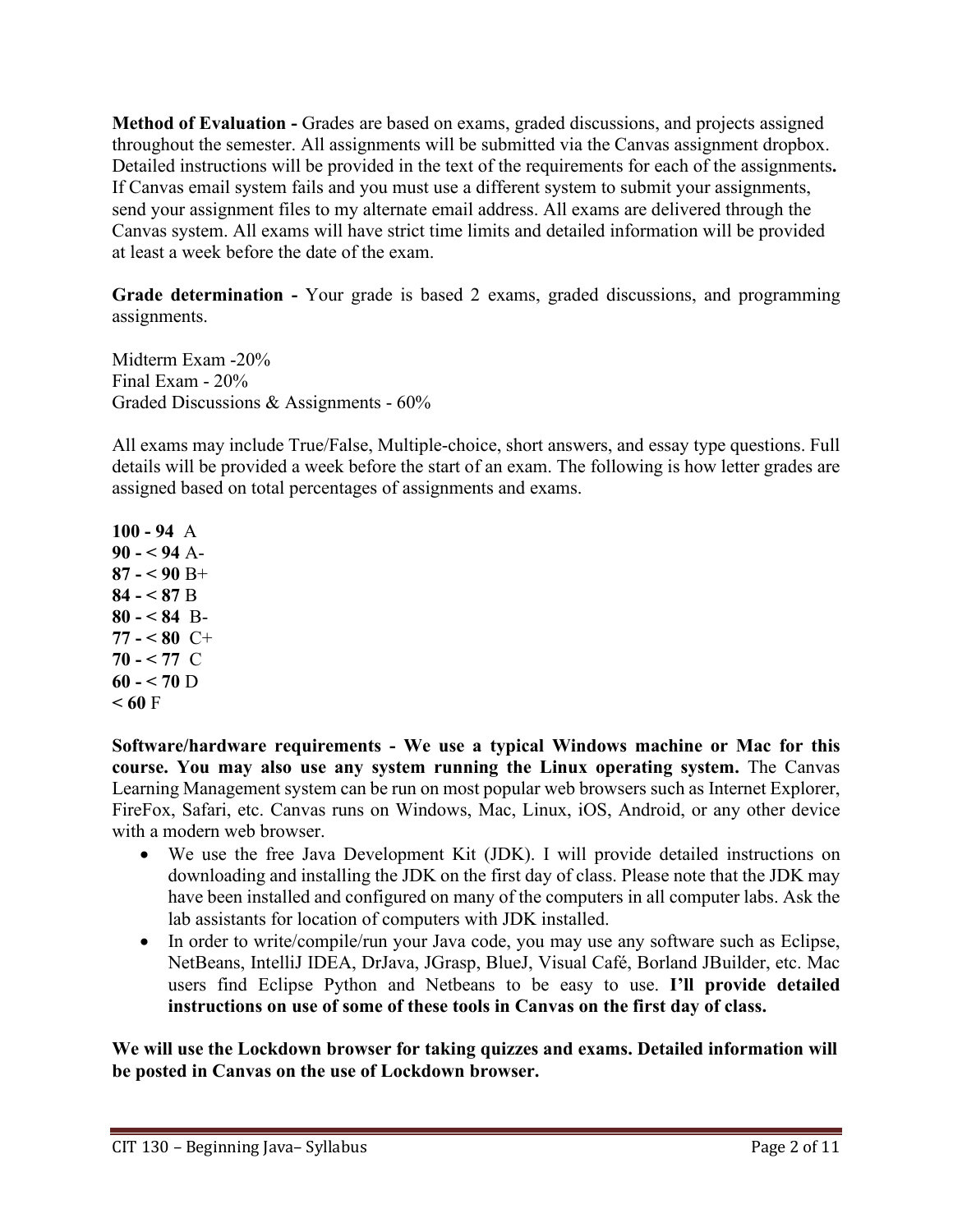**Important Note -** If you have any concerns about this course and/or me, please contact me first. If I cannot resolve your issue, please contact CIT Department Office at 702-651-5976. You will be directed to the appropriate Program Director or the Department Chair. You will remain anonymous, if possible, and all communications will be strictly confidential. Please DO NOT wait until the last minute to make your concerns known to me and/or to the CIT Department.

**CSN Student email -** All students enrolled at CSN have a CSN Student Email account. All information from the college will be sent to your CSN-issued student email address (enrollment information, financial aid information, cashier information, college events, etc.). **It is extremely important that you check your student email daily.** You can access your student email through GoCSN (go.csn.edu). Once you validate your student email address you will have access to Microsoft Office 365 for up to five devices and 1TB of OneDrive storage. Visit the [CSN](http://www.csn.edu/email)  [Information web site](http://www.csn.edu/email) for additional information.

**Attendance Policy -** College assumes maturity, seriousness of purpose, and self-discipline for meeting the responsibilities associated with each course. If you will need the instructor to sign documents testifying about your attendance, **YOU** must come to the instructor after each class you attend to let them know you were there. Class participation is a strong aspect of this course, and your participation is always encouraged.

**Academic Integrity -** Taking the words of others or presenting the ideas of others as your own not only limits your academic research skills, but it also violates the CSN's Student Academic Integrity Policy. Cheating on exams or other course work also violates the CSN Student Academic Integrity Policy. You can find more information about CSN's Academic Integrity Policy at the [Academic Integrity Web Site.](https://at.csn.edu/documents/student-academic-integrity-policy) The minimum penalty for such offenses in this course is to fail the assignment. Failing the course will also be considered as an option. Infractions of the CSN Student Academic Integrity Policy may lead to suspensions, expulsion, transcript notations or other sanctions.

You SHOULD NOT attempt to pay anyone to complete your work. You SHOULD NOT consult any web sites that provide answers to assignments.

**On the first offense, a grade of 0 will be assigned to duplicated assignments and you will be notified via email to start a discussion on the nature of the plagiarism.**

**CSN Americans with Disabilities Act (ADA) Statement and current Disability Resource Center (DRC) Contact Information -** The College of Southern Nevada is committed to making physical facilities and instructional programs accessible to students with disabilities. If you have a disability that may have some impact on your work in this class and for which you may require accommodations, please visit the Disability Resource Center (DRC) so that such accommodations can be considered. All discussions will remain confidential. The DRC has offices on all three campuses. These serve as the focal point for coordination of services for students with disabilities. If you have a physical, emotional, or mental disability that "substantially limits one or more major life activities (including walking, seeing, hearing, speaking, breathing, learning and working)," and will require accommodation in this class, please contact the DRC at West Charleston 702 – 651 – 5644, or email at [WCDRCStaff@csn.edu](mailto:WCDRCStaff@csn.edu) or at North Las Vegas 702–651–4045, or email at [CYDRCStaff@csn.edu](mailto:CYDRCStaff@csn.edu) or at Henderson 702–651–3795 , or email at [HCDRCStaff@csn.edu.](mailto:HCDRCStaff@csn.edu) For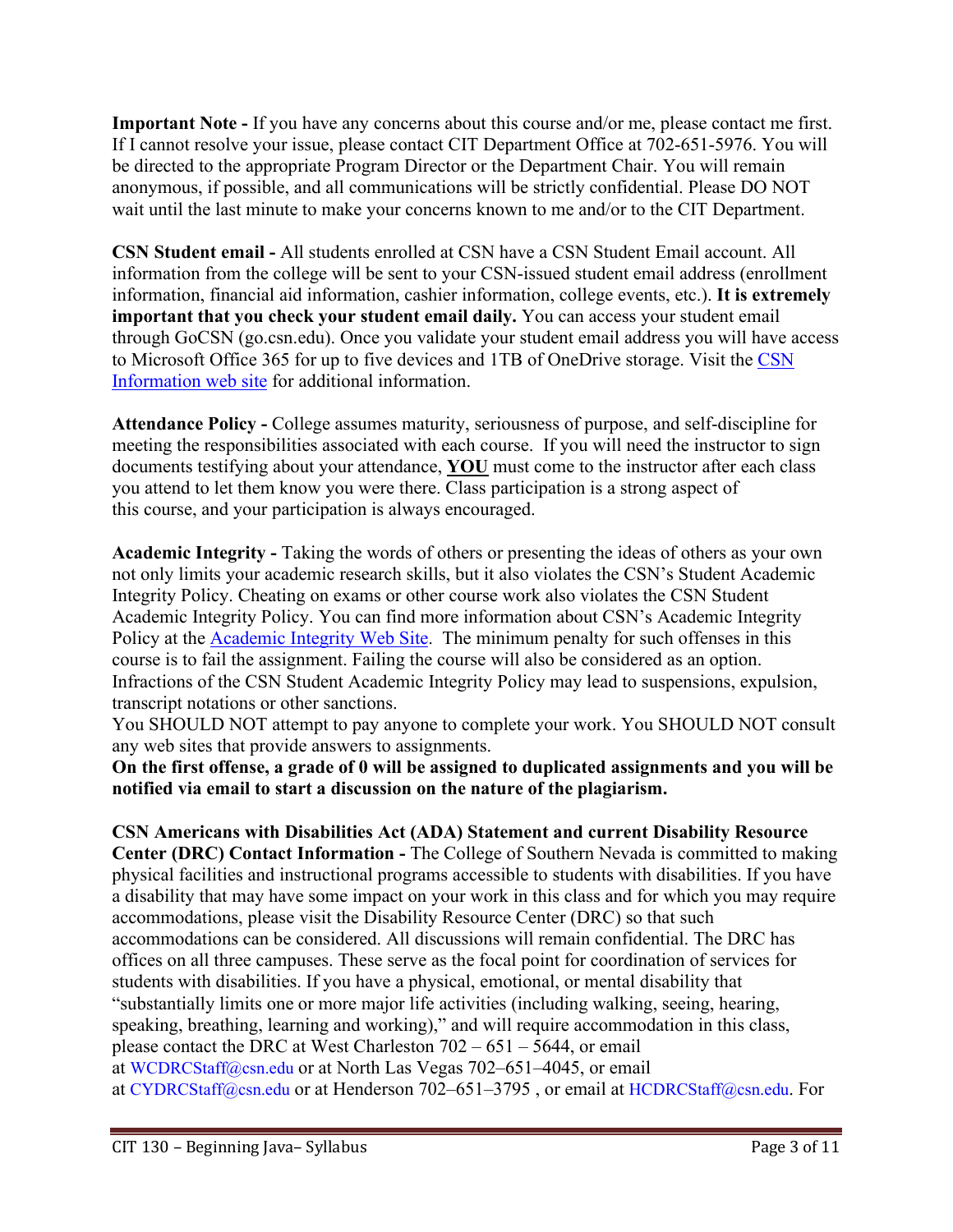Deaf and Hard of Hearing Services contact the DRC using 70 –651–4448, or email at [Deaf.HH.Services@csn.edu.](mailto:Deaf.HH.Services@csn.edu) Any student who receives an accommodation letter from the DRC, please meet with me to discuss the provisions of those accommodations as soon as possible.

**Student Rights & Responsibilities -** When you choose to become a student at CSN, you accept the rights and responsibilities of membership in CSN's academic and social community. You can find policies covering students such as the Student Conduct, Students' Right to Know, Students' Academic Integrity, and Disruptive and Abusive Student in the following locations:

- Catalog and Student Handbook [\(Catalog Web](https://www.csn.edu/catalog) Page) in the Policies and Procedures section.
- CSN Website [\(Student Policies\)](https://www.csn.edu/policies-procedures) under the heading "Student Policies."

**College Library Services -** CSN Libraries provides support for students completing assignments that require research and the use of information. Librarians are available to students for one-onone assistance locating and citing quality information either online at the [Library information](https://library.csn.edu/ask/) or at one of our campus libraries. Find more information on our main website at the [Library main](https://library.csn.edu/)  [page.](https://library.csn.edu/)

**Safety -** This class does not have an experiment lab and therefore we will not be concerned about following specific safety strategies. However, Approved classroom safety procedures are posted in each classroom and are to be followed. Students are to familiarize themselves with the nearest exit to use during fire alarm exercises. Do NOT use the elevators during these drills. Students will take ALL personal belongings with them when exiting the building. No student will be allowed back into the facility until the all clear is given.

**Public Health Directives (COVID-19) -** Students must follow all active CSN public health directives while enrolled in this class. Properly worn face coverings are mandatory for all faculty and students in the classroom as well as on campus. CSN public health directives are found at the [CSN Covid-19 Information.](https://at.csn.edu/covid-19) Students who do not comply with these directives will be asked to leave the classroom. Refusal to follow the guidelines may result in further disciplinary action according to the CSN Student Conduct Code found at the [Student Conduct](https://www.csn.edu/sites/default/files/documents/student_conduct_code_policy_1.pdf)  [Issues](https://www.csn.edu/sites/default/files/documents/student_conduct_code_policy_1.pdf) including being dropped from the course.

**Counseling and Psychological Services (CAPS)** - The Counseling and Psychological Services (CAPS offers short-term, problem-focused counseling to CSN students who may feel overwhelmed by the responsibilities of college, work, family, and relationships.  Clinicians are available to help students cope with stresses and personal issues that may interfere with their ability to perform in school.  The service is provided confidentially and free to currently enrolled students.  To schedule an appointment, please call CAPS at WC (702) 651-5518, at NLV (702) 651-4099, and at HN (702) 651-3099.

**Food and Housing Insecurity Support -** Any student who has difficulty affording groceries or accessing sufficient food to eat every day, or who lacks a safe and stable place to live and believes this may affect their performance in the course, is urged to contact Counseling  $\&$ Psychological Services (CAPS), for a list of resources and support.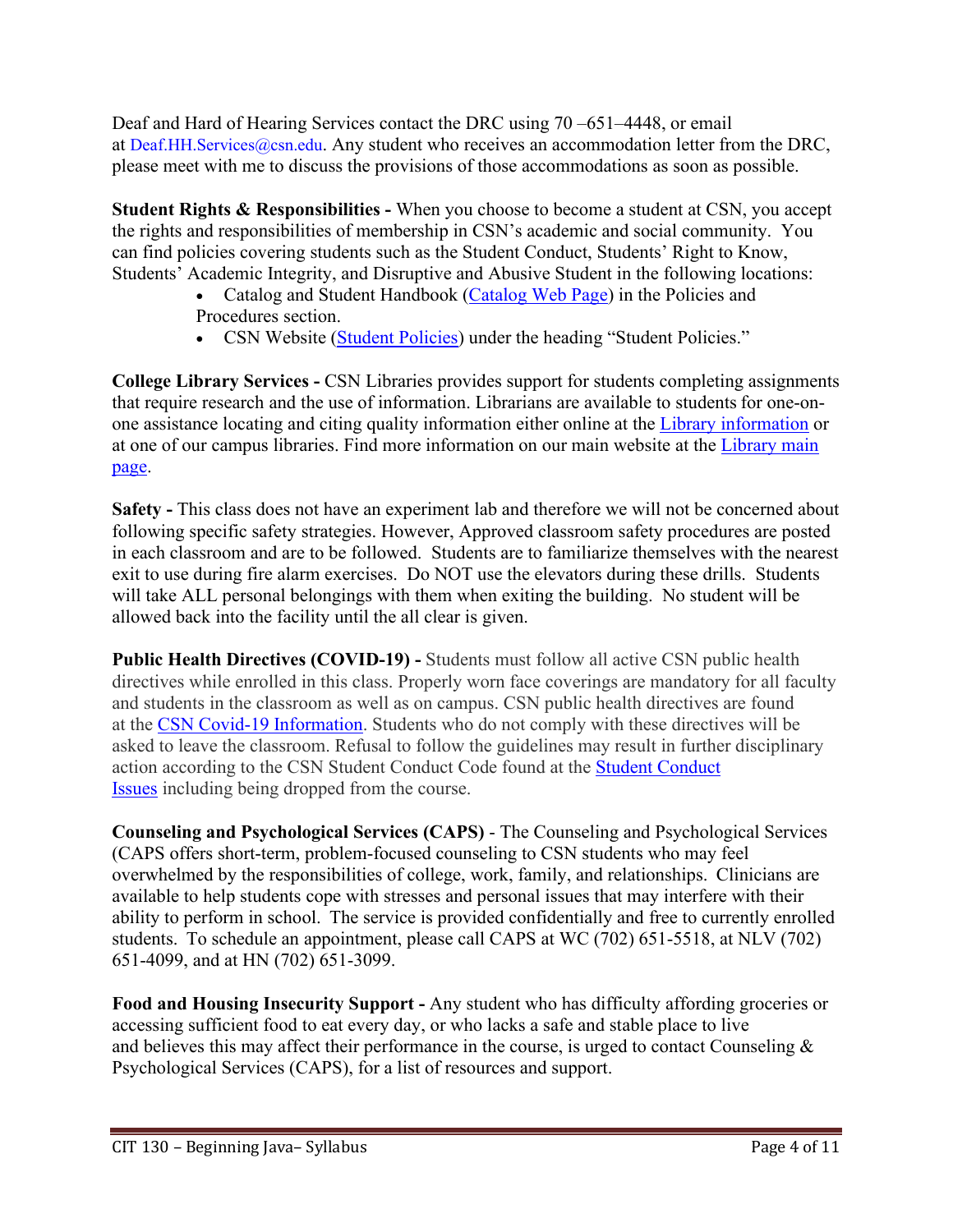**References -** Safari Tech Books available through the library offer an excellent source of supplemental resources that you may use for this course. To find Safari Books Online, go to the Library's web site. Click the Browse Databases button. In the A-Z Databases page that appears, click S to filter. The link to **Safari Books Online** should be at or near the top of the list. Initially, you will have to enter your student email address, then create an account with Safari. Subsequently, you will use your email address and your Safari password to access the Safari resources.

**Required extra- or co-curricular activities -** All activities are based on projects and exams assigned throughout the course. Any required extra activities will be clearly explained in class.

**Additional fees -** There are no additional fees for this course.

**Advising & Coaching Services -** Advisor/Success Coaches help students assess academic strengths and limitations, learn academic success strategies, explore careers, declare a major, navigate the educational system, access campus and community resources, and connect to campus life. The department also manages the CSN Faculty E-Alert System assisting instructional staff by working with students on strategies and interventions that lead to successful course completion. Contact Information: Charleston Campus: Building D – Student Services Area : 702– 651–5670, North Las Vegas Campus: Student Services Area : 702–651–4049, Henderson Campus: Building  $B -$  Room 120 : 702 – 651–3165. Visit the [Advising web site](https://www.csn.edu/advising) for more information.

## **Additional Notes**

## **My responsibilities:**

- 1. I will reply to your e-mail messages in a timely manner. Replying to phone calls may take more time.
- 2. I will try my best to resolve any issues.
- 3. I will return feedback and grade on assignments and exams within one week of the due date.

### **Your responsibilities:**

- 1. You will stay active in classroom discussions and activities. Let me know if you find any discrepancies in the syllabus, course material, or activity due dates, as soon as possible.
- 2. You will monitor the deadlines for projects and exams and ask questions.
- 3. You will do your best in class and will not hesitate to ask for help.
- 4. You will review my feedback on your assignments and exams and let me know of any questions or concerns as soon as possible.

**Withdrawal Policy** - Instructors do not have the option of withdrawing students. For official withdrawal dates and other IMPORTANT college dates, look at the online schedule at the CSN [Calendar](https://www.csn.edu/calendar-catalog-schedule) and locate the calendar for the current semester.

You are strongly encouraged to discuss your decisions with an academic counselor, academic adviser or success coach AND Student Financial Services, because these decisions may affect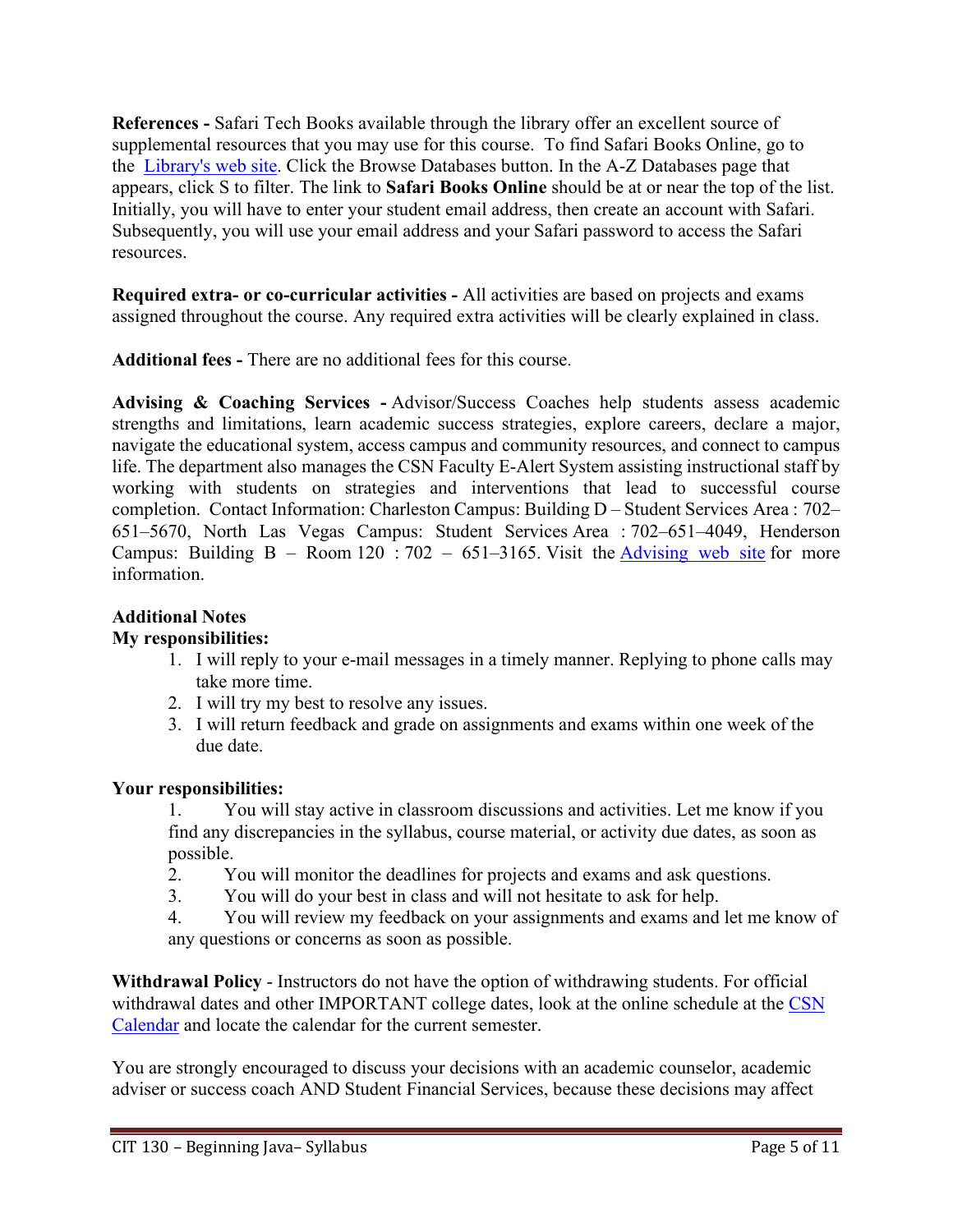your financial aid and Satisfactory Academic Progress. Students receiving financial aid may find their awards reduced.

If you wish to receive a W in lieu of a grade, you MUST withdraw yourself officially from the class. Once you have withdrawn (dropped), you must discontinue attending class. Alternatively, you may wish to change from Credit to Audit and continue to attend the class.

**Change to Audit** – I will provide the form in our Canvas course shell. Print the form and fill it out, check the boxes, sign and date. Submit the completed form in person at the Registrar's Office. To avoid visiting the registrar's office in person, you may scan or photograph the signed form and send it, using your CSN student email, along with a clear color copy of your state ID to [MyCSN.Updates@csn.edu](mailto:MyCSN.Updates@csn.edu)

The following dates are for 10-week sessions:

**June 5 -** Last day for 100% refund **June 8 -** Last day for 50% refund **June 8** - Last Day to Drop a Class WITHOUT a Grade of W **July 18 -** Last Day to Officially Change from Credit to Audit **July 18 -** Last Day to Drop a Class WITH a Grade of W **August 14** – Last Day instruction for 10-week session **August 17 -** Grades are Due from Instructors

**CLASS POLICIES** - All exams will be taken online administered through the Canvas system. Due to the Covid-19 issues, until we are back to normal operating schedule, you will take your exam from anywhere with access to Internet.

All course material is available online in Canvas. While the design of this course allows flexibility in your scheduling, please realize that the deadlines are just as strict as any other course. You should check the calendar and discussion postings daily and allocate your time accordingly to complete the readings and to be prepared for the exams. Due dates will be strictly adhered to. You will use the mail and discussion features of Canvas to contact me or ask questions.

**A note on the assignment release schedule -** To stay on task, I release chapter material and assignments on a timely basis. Exams can only be taken during the scheduled period. If you like to get material earlier than the rest of the class, send me an e-mail message and I will give you access to the material. The links to assignments and exams will disappear after their respective due dates. Some students have complained that some links disappear from time to time. This is most likely due to system issues or incommutability with your web browser. Please send an e-mail message informing me about any links that have disappeared from your view.

**Online section** offer flexibility where you need to manage your time to achieve success. I will assign programming projects that will be graded, and you will have to take exams by specified due dates**. It is extremely simple to ignore due dates and fall behind which I hope we can seriously avoid!**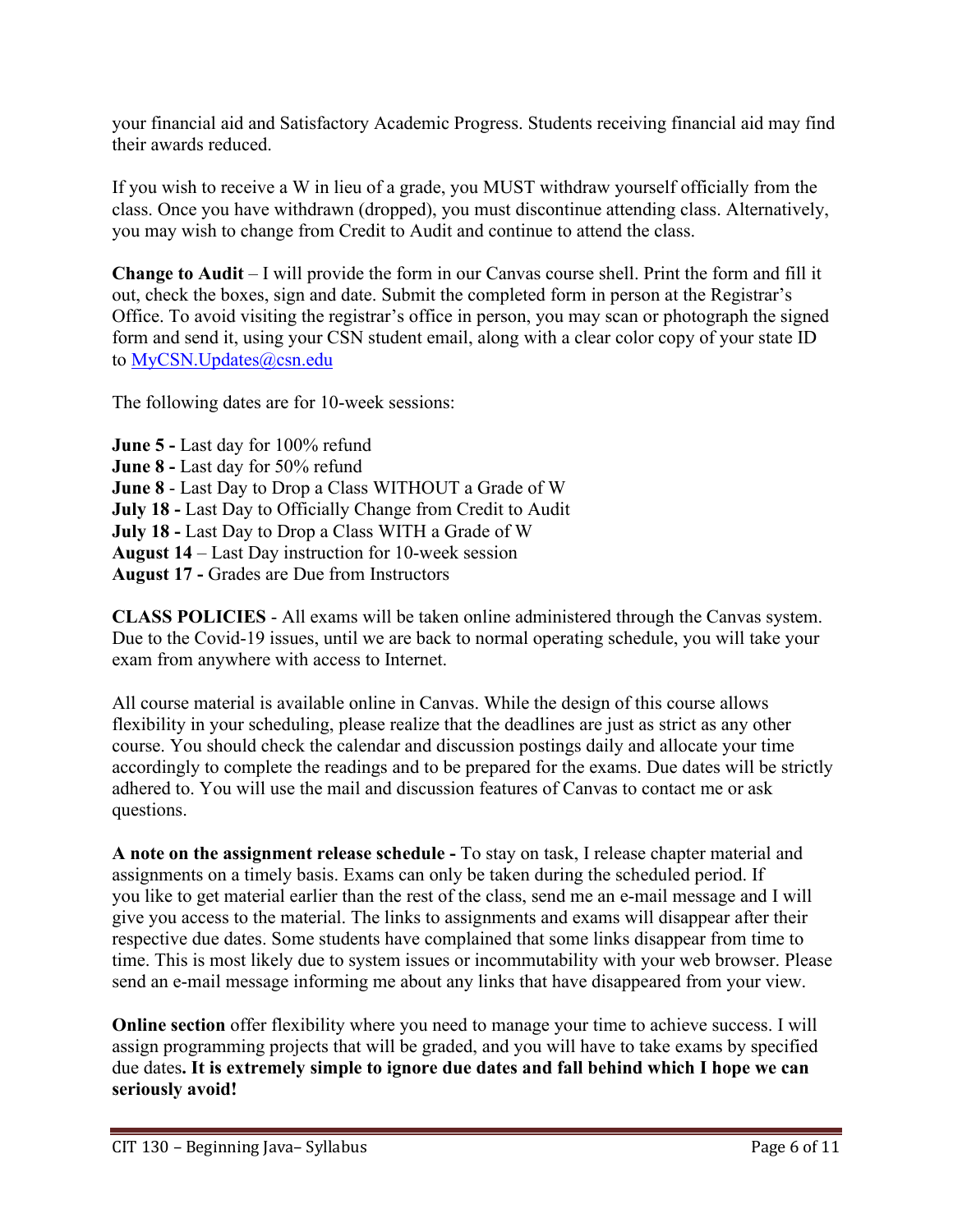**Hybrid section** (when offered) – Using the hybrid format, you physically attend class once a week for 80 minutes and are expected to spend another 80 minutes online. **Web-Remote** – Using this format, class meets virtually during the scheduled time via a web conference for live lectures.

A rule of thumb for a 3-credit class is that you attend class about 3 hours a week and study a minimum of 6 hours a week outside of the classroom. IT work can be time-consuming.

This is a **single person class**; meaning that you must turn in **your own work**. You are not allowed to collaborate or consult with anyone else while working on an exam. You are not allowed to collaborate on completing assignments. You should not be looking at each other's code for assignments. You can freely discuss items in the general sense. Cheating in any form will not be tolerated.

**Internet Access -** Internet access is your responsibility. This class can be accessed from any computer with Internet access anywhere in the world. Therefore, excuses such as "My computer is not working" or "My provider was down" are not acceptable. If you find yourself in a real jam, you may drive to any CSN site and use one of the computers in the CSN open computer labs. Of course, if there is a computer problem originating from CSN, then I will take corrective action. But in all other instances, it is your responsibility to ensure your own Internet access.

**Software Lab -** The Software lab will be virtual and be conducted via Canvas and Discord. It will be available starting on June 6, 2022. Many CIT department courses have embedded tutors. For these courses, your instructor will let you know about the tutoring services. The Centers for Academic Success (CAS) may also provide one-to-one tutoring. For more information, contact CAS by visiting [CAS web site.](http://www.csn.edu/centers-academic-success)

**Networking Lab -** The **networking lab** for students mainly taking networking and Cybersecurity courses. For location/date/time information, please visit the [CIT Information Web](https://at.csn.edu/cit-information)  [site.](https://at.csn.edu/cit-information) Click on Networking and Software Lab Hours.

# **Academic Advising**

Academic Advisors help students assess academic strengths and limitations, learn academic success strategies, explore careers, declare a major, navigate the educational system, access campus and community resources, and connect to campus life. Contact Information: Charleston Campus: Building D – Student Services Area : 702–651–5670, North Las Vegas Campus: Student Services Area : 702–651–4049, Henderson Campus: Building B – Room 120 : 702–651– 3165. For more information visit [Academic Advising](https://www.csn.edu/advising)

**Centers for Academic Success (CAS***)* **-** Centers for Academic Success (CAS) provides quality DROP-IN academic assistance to all students enrolled in for-credit courses at CSN. Tutors are available for most general education courses and some historically challenging courses. Academic learning support includes assistance with learning strategies, Canvas, Smarthinking online tutoring, Microsoft Office, reading, writing, oral presentations, math, and science. CAS tutors also provide support to study groups and assistance for placement test preparation. CAS is open Monday through Sunday to be more accessible to all students. Hours for all locations are Monday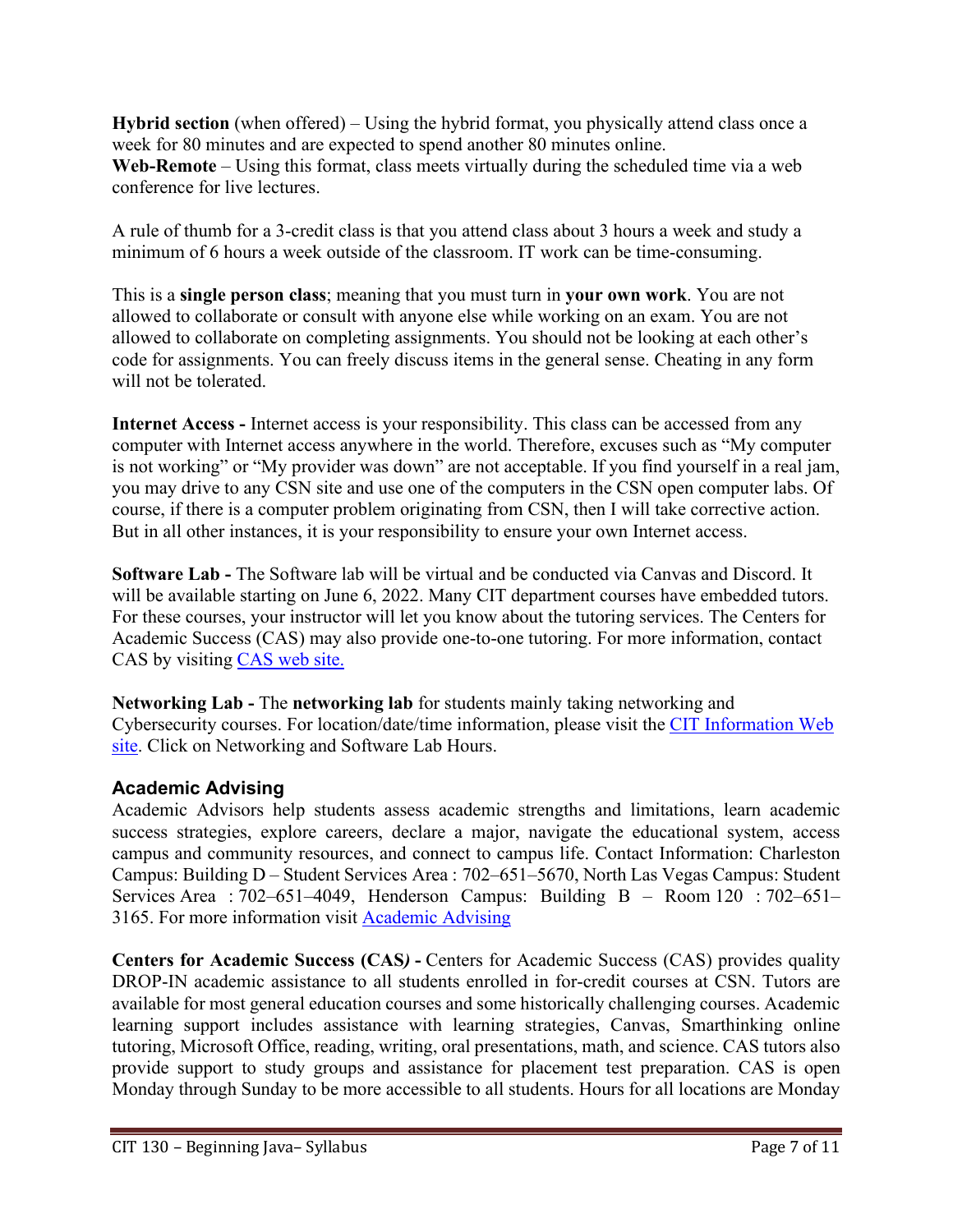– Thursday 9:00 am to 6:00 pm and Friday – Sunday 11:00 am to 4:00 pm. You may visit the  $\underline{CAS}$ [web site](http://www.csn.edu/centers-academic-success) for more details about online and in-person services. You may also contact us at one of our offices: Charleston Centers (651- 5732), North Las Vegas Learning Commons (651-4232), Henderson Learning Commons (651- 3125).

## **Canvas Computer Instructions & Technology Help Desk**

The Canvas Student Quick start Guide be found at [Canvas web site.](http://guides.instructure.com/m/8470) The entire Student Guide may be found on [web site.](http://guides.instructure.com/m/4212) Telephone Support for Distance Education students having problems logging into a course, using course web site tools, or other technical problems can be found by contacting the CSN Technology Help Desk locally at 702–651–4357, or via 1-800–630–7563 tollfree, 24 hours/day, 7 days/week.

**Objectionable materials -** Instructors have the responsibility to set and maintain standards of classroom behavior appropriate to the discipline and method of instruction. No objectionable materials or language will be used during this class. This includes all possible modes of the class: online and in person. The instructor will make the final determination regarding any objectionable materials or language. Students may not engage in activity the instructor deems disruptive or counterproductive to the goals of the class. Instructors have the right to remove offending students from class.

**Recording Class -** Recordings of the class is not allowed without the explicit permission of the instructor.

**Early Alert Program -** Early Alert Referral Program (MyCoyotePLAN) – A referral program to connect students with college resources when assistance is needed to achieve success. Referrals may be initiated by faculty and staff as well by students through MyCoyotePLAN. After a referral is submitted, students will receive an email notification and will be contacted by the department to which they were referred to offer assistance.

**TRIO Student Support Services** - One stop shop for first-generation college, financial aideligible and disabled students offering tutoring, academic advising, career exploration, collegetransfer assistance, and development of college success strategies. Contact information: North Las Vegas Campus: Building E Room 109 : 702–651–4441 or visit the [TRIO's web site.](https://www.csn.edu/trio)

**Printing @ CSN -** Printing in CSN classrooms, computer labs and libraries falls under Print Wise. Print Wise provides each CSN student with a \$10 credit toward printing at the start of each semester, which will provide for up to 200 black and white copies at  $5¢$  a page, or 40 color copies at  $25¢$  a page. After that, you may put money into your account online or at the CSN Cashier's Office to purchase additional prints at the same rate. It is **your responsibility** to maintain your printing accounts to cover printing expenses during each semester. More information about the Print Wise system may be found at the [Printwise Information.](http://www.csn.edu/printwise)

**Disclaimer -** This syllabus is subject to change with advance notice. Notices will be posted in the online forum. It is your responsibility to stay informed.

**Tentative schedule -** Look at the end of this document for the tentative course schedule of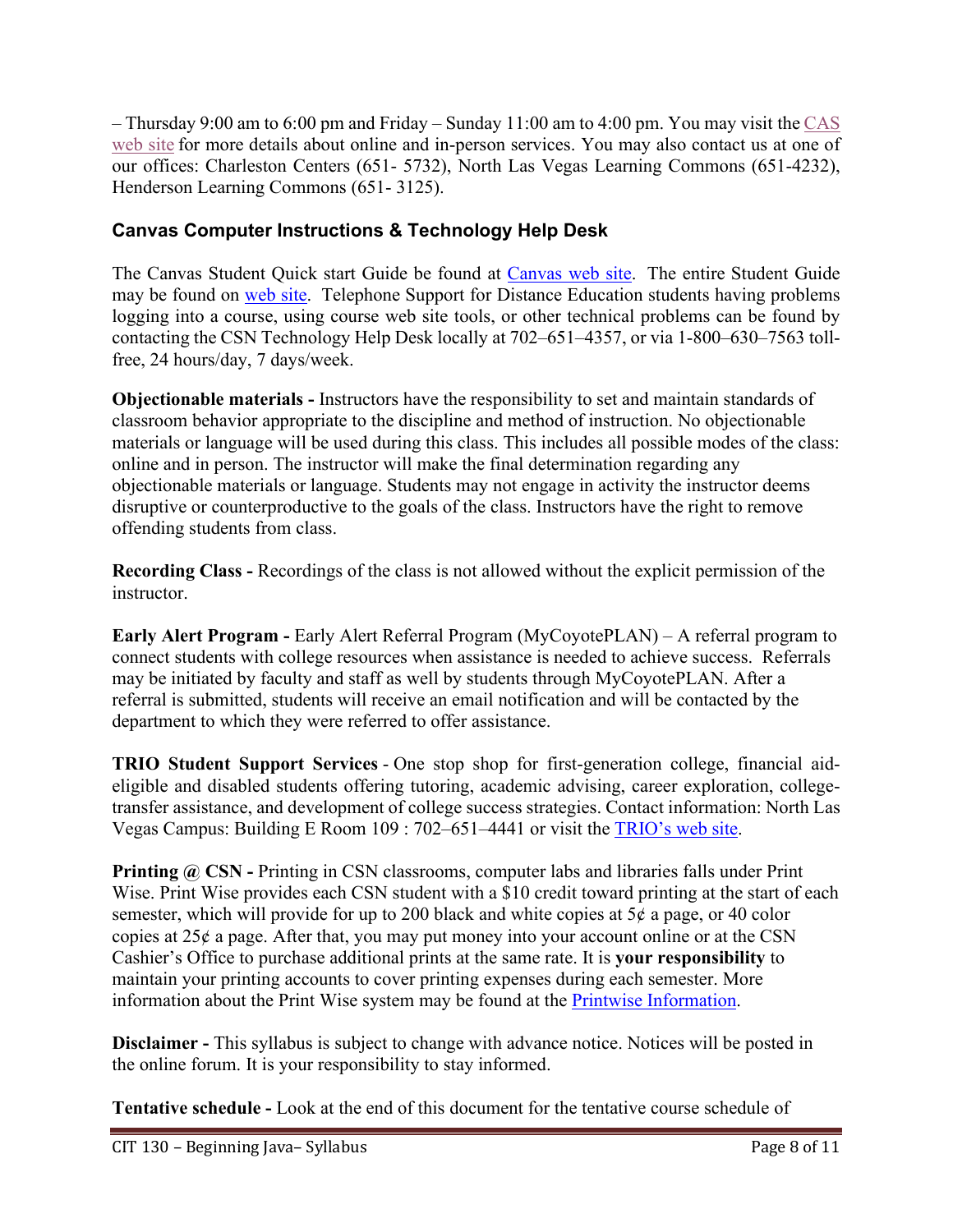activities.

**Course Contract -** This syllabus is a course contract for the duration of the semester. By continuing with this course students agree to the terms set forth in this syllabus and will adhere to all rules and policies outlined. Information contained in this syllabus, other than the grading, late assignments, makeup work and attendance policies, may be subject to change without advance notice, as deemed appropriate by the instructor.

**We will have assignments due on a regular basis. The due date for each assignment will be announced in Canvas and all assignments are delivered and submitted through Canvas. You must be diligent in checking due dates for assignments.**

Exams can only be taken online during the specified dates.

Midterm Exam - 20% Final Exam - 20% Assignments & Graded Discussions - 60%

Here is a formula for how your final grade is calculated: (The average of Assignments & Graded Discussions  $* 0.6 +$  Midterm exam  $* 0.2 +$  Final Exam  $*$ .20)

So, if Joe's average on Assignments & Graded Discussionsis 80, he earns 75 points on the midterm exam, 80 points on his final exam, and 100% on graded discussions, what is his total score? What is his overall course grade?

Answer:  $(80 * .6 + 75 * .2 + 80 * .2) = 79$ Letter grade: C+

The CANVAS system's grade book will allow you to track your grade for each item.

**A note on skipped sections: It's perfectly fine if you like to review the skipped sections. You just won't be responsible for these topics in your assignments and exams.**

**The due dates for assignments and exams will be available in Canvas. Announcements will be made at least a week before the start date of exams and at least a week before the due date of assignments. The following information on due dates is subject to change. The official due dates will be available in Canvas.**

**Course Contract -** This syllabus is a course contract for the duration of the semester. By continuing with this course students agree to the terms set forth in this syllabus and will adhere to all rules and policies outlined. Information contained in this syllabus, other than the grading, late assignments, makeup work and attendance policies, may be subject to change without advance notice, as deemed appropriate by the instructor.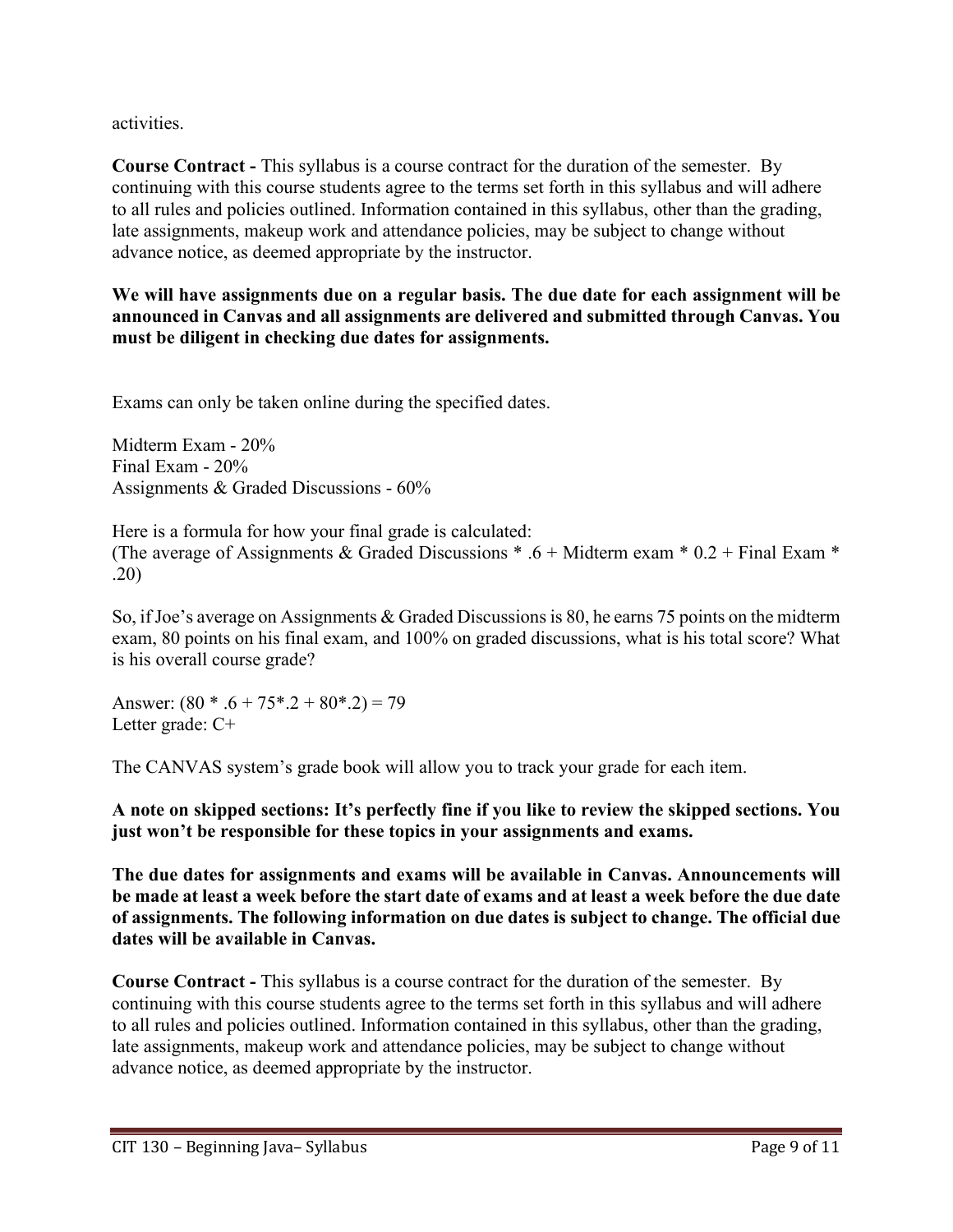# **A tentative schedule of activities**

| Week                            | <b>Topics</b>                                                                                                                                                                                                                                     | <b>Skipped sections</b>                                                                                                                           | <b>Assignments and exams</b>                                                                                                                                                  |
|---------------------------------|---------------------------------------------------------------------------------------------------------------------------------------------------------------------------------------------------------------------------------------------------|---------------------------------------------------------------------------------------------------------------------------------------------------|-------------------------------------------------------------------------------------------------------------------------------------------------------------------------------|
| $6/6 - 6/12$                    | Syllabus and<br>Introduction<br>Downloading and<br>installing Java<br>Getting to know the<br>online environment<br>Chapter $1$ - Introduction responsible for the<br>to Computers,<br>programs, and Java<br>Chapter 2 – Elementary<br>Programming | Skipped: Case studies<br>can be skipped. Of<br>course, you are<br>welcome to study all<br>hese sections. You<br>ust won't be<br>material we skip. |                                                                                                                                                                               |
| $\overline{2}$<br>$6/13 - 6/19$ | Chapter 3 - Selections<br>Chapter $4-$<br>Mathematical<br>Functions, Characters,<br>and Strings                                                                                                                                                   |                                                                                                                                                   | Week $1 -$ Discussion item<br>Due: 6/14<br>Assignment 1 – Syllabus Quiz<br>Due: 6/14<br>Assignment $2$ – Chapter 2<br>Due: 6/14                                               |
| $\overline{3}$<br>$6/20 - 6/26$ | Chapter 5 - Loops<br>Chapter 6 - Methods                                                                                                                                                                                                          | $5.9 - break$ and<br>continue statements -<br><b>NOTE: These</b><br>statements should not<br>be used in your<br>programs.                         | Assignment 3 – Chapters 3, 4<br>Due: 6/21                                                                                                                                     |
| $\overline{4}$<br>$6/27 - 7/3$  | <b>Midterm EXAM</b>                                                                                                                                                                                                                               |                                                                                                                                                   | Assignment 4 - Chapter 5<br>Due: 6/28<br><b>Midterm EXAM</b> - Material<br>covered up to and including<br>chapter 5<br>Exam taken online one time<br>between $6/30$ and $7/5$ |
| 5<br>$7/4 - 7/10$               | Chapter $7 -$ Single<br>dimensional arrays                                                                                                                                                                                                        | <b>SKIPPING chapter 8</b><br>on Multidimensional<br>arrays                                                                                        |                                                                                                                                                                               |
| 6<br>$7/11 - 7/17$              | Chapter 9 – Objects and<br>classes                                                                                                                                                                                                                |                                                                                                                                                   | Assignment $5$ – Chapters 6&7<br>Due: 7/12                                                                                                                                    |